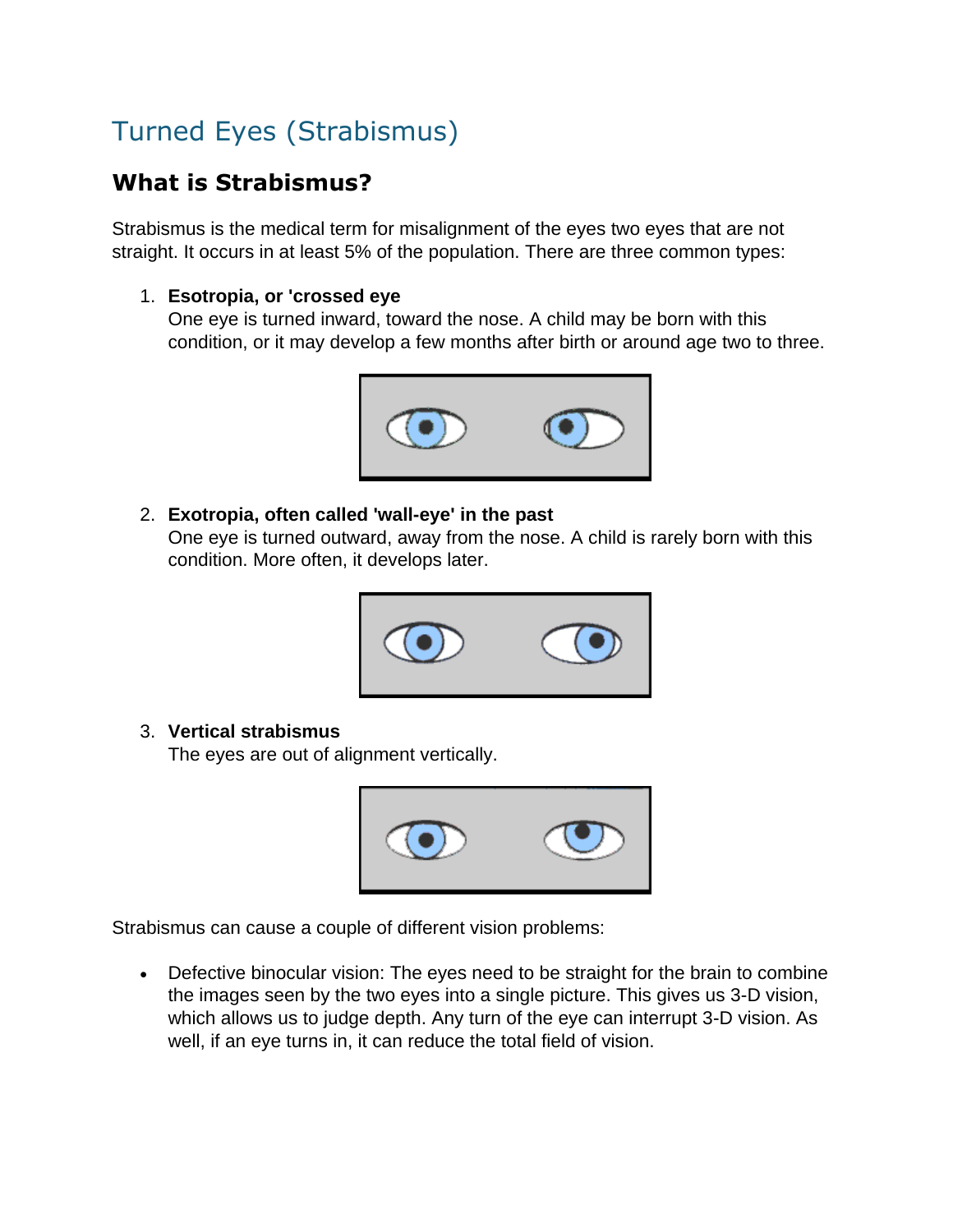Vision loss in the turned eye: When a child's eye is turned, he or she may end up with only partial sight in the turned eye. This condition is called amblyopia, or 'lazy eye.' This can also happen if the eyes are unequally focused.

### **What Causes Strabismus?**

Strabismus can run in families. Sometimes the condition is due to the eyes being out of focus; in this case, eyeglasses are part of the treatment. Sometimes there is a problem with the eye muscles or nerves. Strabismus can also be caused by a serious problem inside the eye, such as a tumour or a cataract, which leads to poor vision.

### **How is Strabismus Diagnosed?**

A child can be checked at any age to see whether his or her eyes are properly aligned. If you are not sure whether your child's eyes are straight, ask your family doctor or a qualified eye care professional, who may refer you to an ophthalmologist.

# **Vision Screening in Children**

All newborns should have their eyes checked in the hospital for visual problems, such as cataracts or lack of visual response. All children should have their vision checked by age three and a half to four and a half to detect common treatable problems such as strabismus, amblyopia or the need for glasses.

# **Is My Child Especially At Risk?**

If any member of your immediate family has had strabismus or amblyopia, it is more likely that your child will have it. In this case, even if your child's eyes seem straight, he or she should be examined by a qualified eye care professional by age one and again by age three. Premature birth, neurological diseases, and a family history of severe eye diseases are also reasons to have your child's eyes examined early.

# **How is Strabismus Treated?**

The goal of treatment is for your child to have good vision in each eye, as well as good binocular (3-D) vision. If your child's strabismus has caused amblyopia, treatment will aim at bringing the vision up to normal in the 'lazy' eye first. Glasses may help for eyes that are out of focus, especially when one is much worse than the other. They may also help straighten the eyes. Surgery on the eye muscles may be necessary, especially when glasses are not enough to straighten the eyes.

The results of treatment can be excellent. How much your child's vision improves depends on how early in life and how quickly treatment was started. This is especially